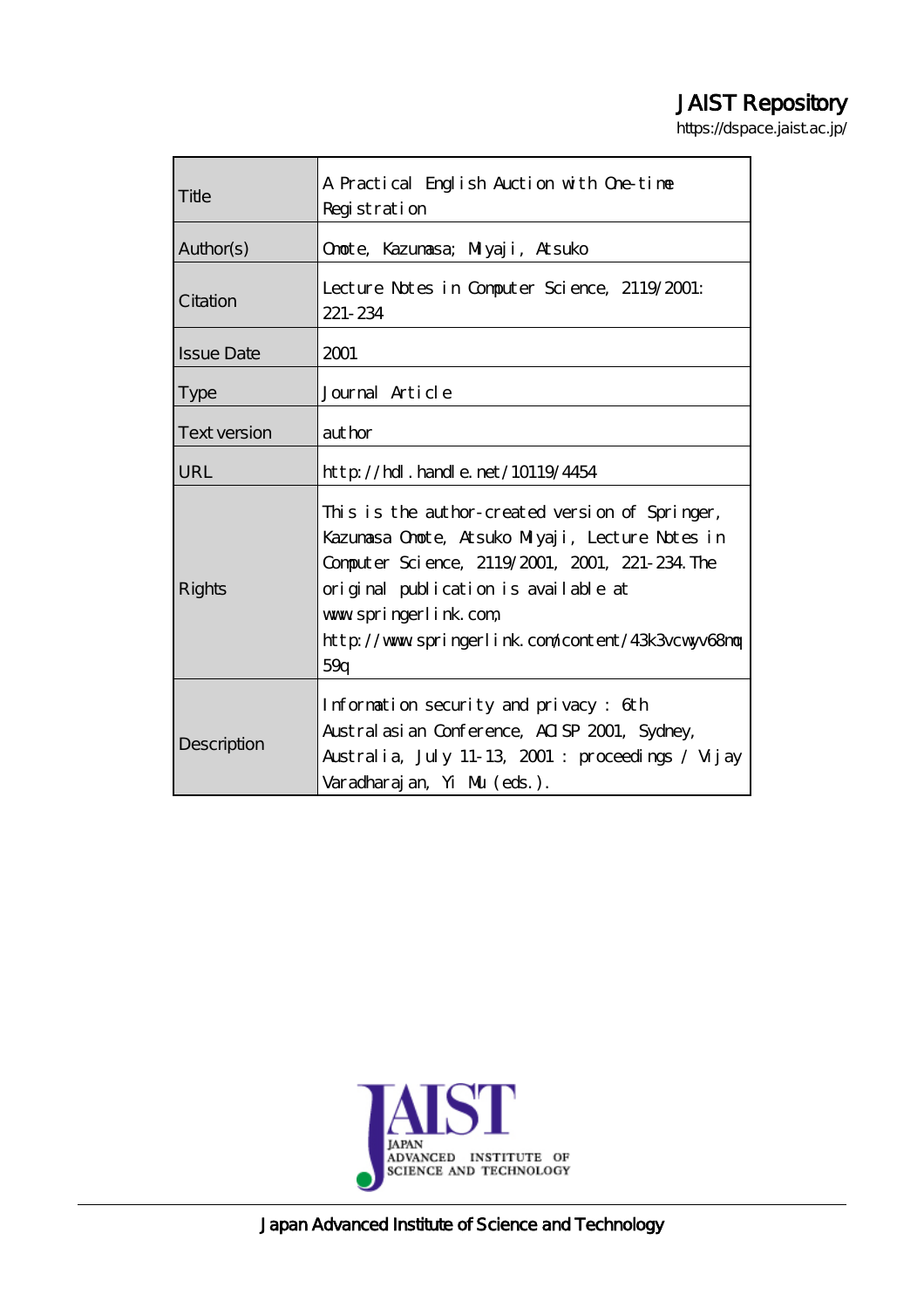# **A Practical English Auction with One-time Registration**

#### Kazumasa OMOTE† and Atsuko MIYAJI†

School of Information Science Japan Advanced Institute of Science and Technology, Asahidai 1-1, Tatsunokuchi, Nomi, Ishikawa, 923-1292 JAPAN E-mail : *{*omote, miyaji*}*@jaist.ac.jp

**Abstract.** An English auction is the most familiar type of auctions. Generally, an electronic auction has mainly two entities, the registration manager(RM) who treats the registration of bidders, and the auction manager(AM) who holds auctions. Before starting an auction, a bidder who wants to participate in English auction is registered to RM with her/his information. An electronic English auction protocol should satisfy the following nine properties, (a)Anonymity, (b)Traceability, (c)No framing, (d)Unforgeability, (e)Fairness, (f)Verifiability, (g)Unlikability among different auctions, (h)Linkability in an auction, and (i)Efficiency of bidding. Furthermore from the practical point of view we add two properties (j)One-time registration and (k)Easy revocation. A group signature is adapted to an English auction in order to satisfy (a), (b), and  $(f)[18]$ . However such a direct adoption suffers from the most critical drawbacks of efficiency in group signatures. In this paper we propose more realistic electronic English auction scheme, which satisfies all of these properties. Four notable features of our scheme are:

(1) both of bidding and verification of bids are done quite efficiently by introducing a bulletin board,

(2) anonymity for RM, AM and any participant can be realized to plural auctions by only one-time registration,

(3) RM can easily revoke a bidder, and

(4) nobody can impersonate any bidder.

**keywords:** anonymity, signature of knowledge, bulletin board, easy revocation

# **1 Introduction**

#### **1.1 Background**

An English auction is the most familiar type of auctions. In an English auction, each bidder offers the higher price one by one, and finally a bidder who offers the highest price gets a good. An English auction is used on the Internet as well as the real world. In an English auction through the Internet, it is important to spoil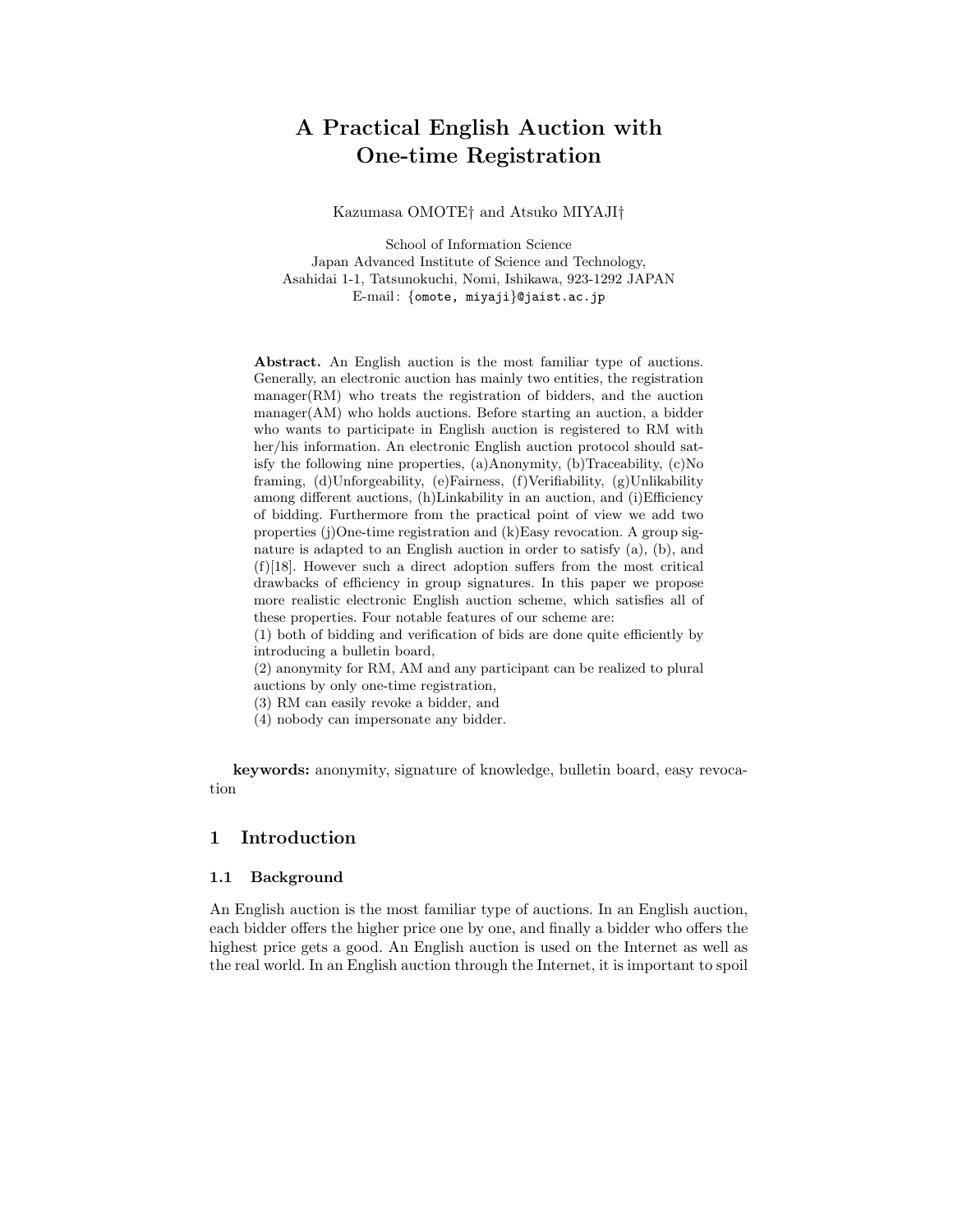the collusion of bidders, because Internet makes the formation of ring members much easier[15]. Therefore anonymity plays an important role in spoiling the collusion of bidders. In an English auction, all bid information is published. Therefore the competition principle well works and any bidder easily knows her/his market price position. This is why an English auction is the most familiar style of auctions. In this paper, we investigate an electronic English auction.

Generally, an electronic auction has mainly two entities, the registration man $a<sub>g</sub>$  ager(RM) who treats the registration of bidders, and the auction manager(AM) who holds auctions. Before starting an auction, a bidder who wants to participate in English auction is registered to RM with her/his information. As for studies about an electronic auction, a sealed-bid auction has been often investigated[19, 11, 21, 22, 24, 14, 10, 3, 17, 13]. A sealed-bid auction is that each bidder secretly submits a bid to AM only once, and a bidder who offers the highest price gets the goods. A sealed-bid auction has two problems,  $(1)$ the competition principle does not work well; (2)a winning bid may be much higher price than market one.

In the case of sealed-bid auction, any canceled bid does not affect the valid bidders. However, in the case of English auction, any bid does not allow to be canceled. If a bid can be canceled in an English auction, the highest bid may be insignificant. Therefore, in an electronic English auction, it is the most important to satisfy the following two properties, (a)Anonymity and (b)Traceablitiy. Although any bidder can participate anonymously, it is necessary to identify a winner after a bidding. This means that every bid placed in an English auction must be verified maintaining the bid anonymity. Addition to the above two properties, an electronic English auction should satisfy the following nine properties:

- (a) **Anonymity:** nobody can identify a bidder from her/his signature on a bid.
- (b) **Traceability:** A winner cannot deny that she/he submitted the winning bid after the winner decision procedure.
- (c) **No framing:** nobody can impersonate a certain bidder.
- (d) **Unforgeability:** nobody can forge a bid with a valid signature.
- (e) **Fairness:** all bids should be fairly dealt with.
- (f) **Verifiability:** anybody can verify a signature on a bid and can confirm whether the bidder is valid or not.
- (g) **Unlinkablity among different actions:** nobody can link the same bidder's bids among plural auctions.
- (h) **Linkability in an auction:** anybody can link which bids are placed by the same bidder and knows how many times a bidder places a bid in an auction.
- (i) **Efficiency of bidding:** the computation and communication amount in both bidding and verifying a bid is practical.

#### **1.2 Related Works**

Only a few studies on English auction[18, 23, 15, 16] have been reported as long as we know. On the other hand, many studies on a sealed-bid auction [19, 11, 21, 22,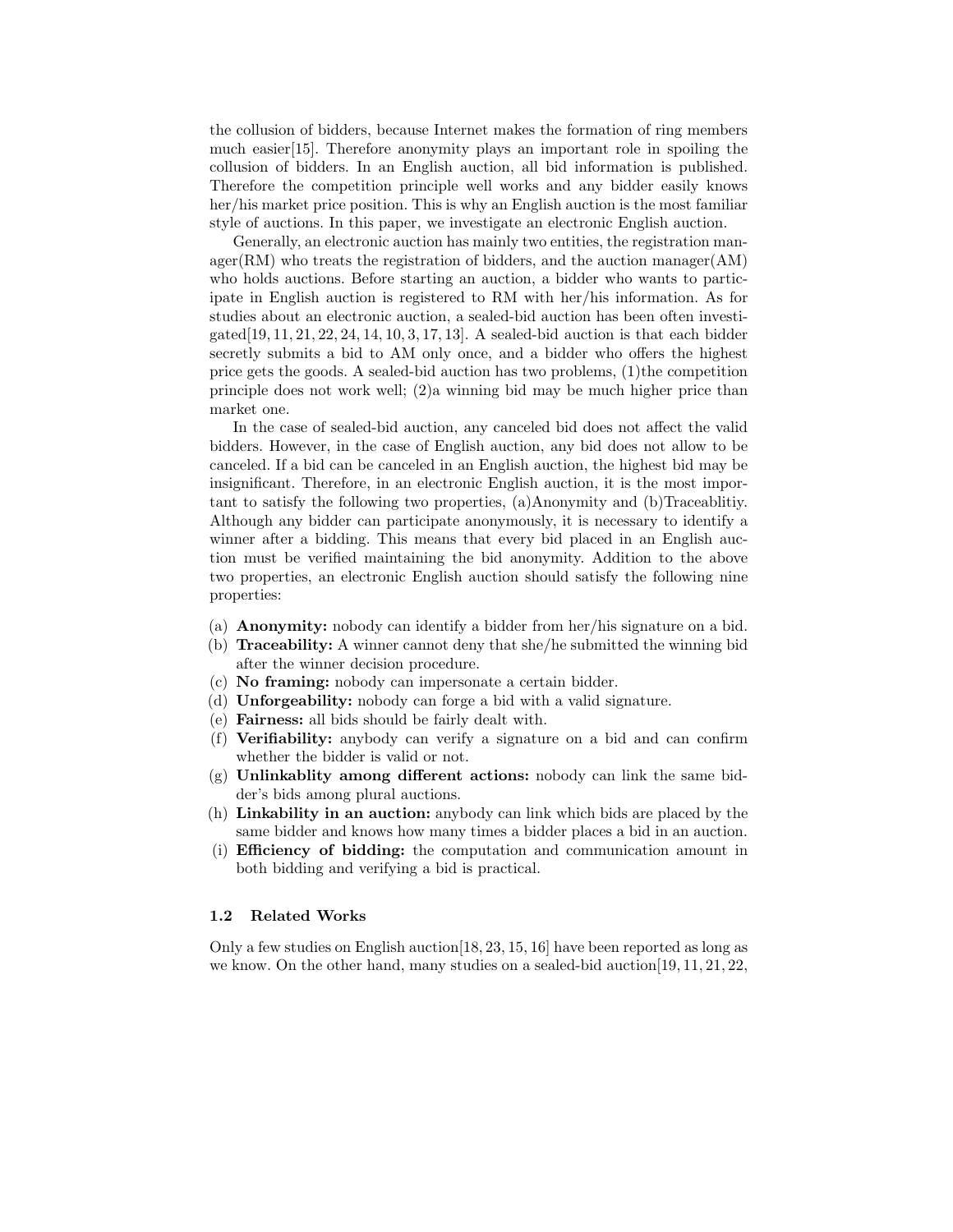24, 14, 10, 3, 17, 13] have been proposed because it can realize fairness more easily than English auction of public auction. These studies[15, 16] do not concern with the security aspect of public auctions but describe those different methods. [23] also proposed an electronic English auction using reverse hash chains[20] as a bid, which is similar to multiple sealed-bid biddings in order to satisfy fairness. When a bidder participates in an auction, it has two advantages that a valid bidder can place a bid many times by using only one-time signature and that bidder fairness is satisfied for a non-trusted center. However, in this protocol, the following two problems exist:

- 1. Anonymity for AM is not satisfied after each bidding since AM knows the bidder's identity.
- 2. The bidding points are set up discretely. For  $n$  bidding points, it is necessary for a bidder to compute hash functions  $n$  times. Apparently each bidder cannot place a bid as she/he likes.

[18] proposed an electronic English auction, which keeps a bidder privacy using a slightly modified group signature scheme[7, 5, 6]. So this protocol suffers from the following drawbacks of group signature schemes. In their scheme, a group manager (GM) works as AM and a group member corresponds to a bidder.

The first problem, which is the most serious, is rather complicated signature generation and verification procedure. In  $[7, 5, 6, 1]$ , a membership certificate is used to reduce the data size of public group key[4]: only a group member has the certificate issued by GM. When each member generates a signature on this certificate and a bid, she/he is required the proof of the knowledge. However the proof of the knowledge needs enormous modular multiplication. In an English auction, signature generation or verification corresponds to bidding or verification of bids respectively, both of which are required in each bidding. In an electronic auction, reducing the computation amount of both signature generation and verification are much concerned compared with reducing the group public key size. Therefore we realize an electronic English auction with both fairly simple bidding and verifying procedures by introducing a bulletin board, which is usually used in putting each bid. The important feature of a bulletin board is that anybody can check the correctness of the board easily. In our protocol, the computation amount for both bidding and verifying a bid can be reduced by using a feature of bulletin board.

The second problem is anonymity. The group signature does not satisfy anonymity for GM at all since GM has a special authority. However, in an electronic auction, any bidder surely desires that nobody knows how much she/he wants to buy goods. Therefore, we need a technique of Escrow scheme[12], in which introduces Identity Escrow Agency(EA) in order to enhance anonymity for GM. This scheme realizes the perfect separability between GM and EA: only EA can identify a user by himself. This means that, in a sense, anonymity for EA is not satisfied at all. In an electronic auction, it is required that neither AM(GM) nor RM(EA) can identify the bidder from a signature on a bid, but cooperation of both parties can certainly recover the identity. In our protocol,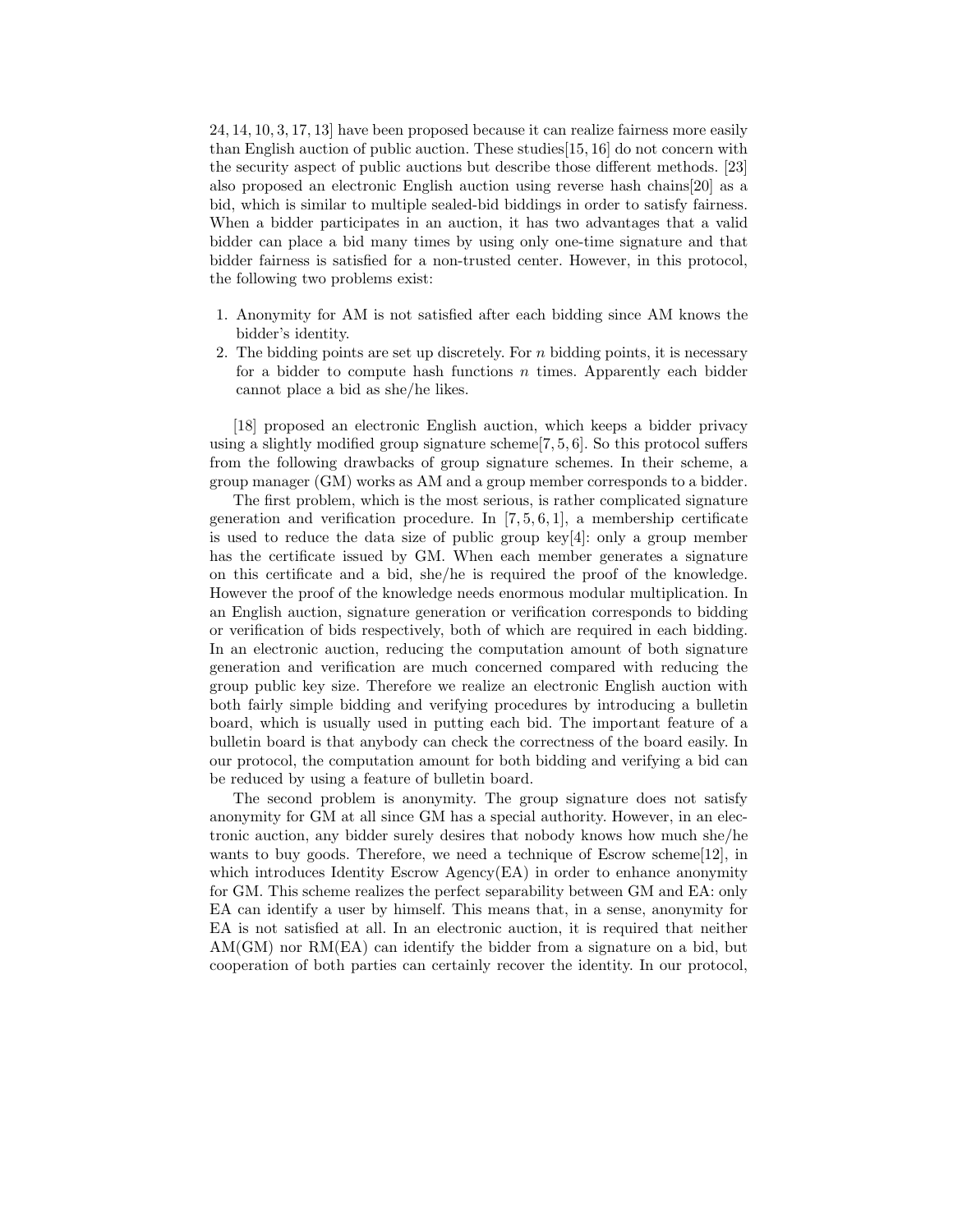neither only AM nor RM identify any bidder but RM can open the signature on a bid with the help of AM and can identify the bidder. Even if a winner is identified in an auction, the winner bidder can participate in the next auction maintaining enough anonymity for both RM and AM satisfied.

The third problem is that it is rather difficult to revoke a bidder since a membership certificate is distributed to each bidder indicated in [2]. Revocation of bidder is necessary when a bidder wants to withdraw from an auction or RM wants to revoke a certain bidder. Therefore RM should be able to revoke a bidder easily. In our protocol, a revocation of bidder is done easily by using a bulletin board: just remove her/him on it.

#### **1.3 Our Result**

We propose a practical anonymous electronic English auction protocol satisfying the above eleven properties,  $(a)$ Anonymity  $(b)$ Traceability,  $(c)$ No framing, (d)Unforgeability, (e)Fairness, (f)Verifiability, (g)Unlikability among different auctions, (h)Linkability in an auction, (i)Efficiency of bidding, (j)One-time registration, and  $(k)$ Easy revocation. Our protocol satisfies both  $(a)$  and  $(b)$  simultaneously by using a combination of both the signature of the knowledge and two kinds of bulletin boards. In particular, the computation amount of both bidding and verifying each bid is fairly reduced by introducing a bulletin board. In our protocol, there are two managers RM and AM. RM manages the correspondence of bidder identity to public key, and can identify a winner or a faulty bidder with the help of AM. When a certain bidder is identified after a winner decision procedure or later disputes, AM has only to request RM to identify the bidder.

Notable features of our scheme are as follows:

- **–** both of bidding and verification of bids are done quite efficiently by introducing a bulletin board.
- **–** Any bidder can participate in plural auctions by only one-time registration. Even if a bidder is identified as a winner, she/he can participate in the next auction without repeating registration, maintaining anonymity for RM, AM, and any bidder.
- **–** RM can easily revoke a bidder.
- **–** Even if both RM and AM collude, they cannot impersonate any bidder.

The remaining of this paper is organized as follows. Section 2 summarizes a basic scheme[18] using group signature. Section 3 describes our protocol in detail. Section 4 considers fairness. Section 5 investigates the properties of our scheme.

# **2 Related Work**

Here we summarize a previous English auction scheme[18] which uses an idea of group signature.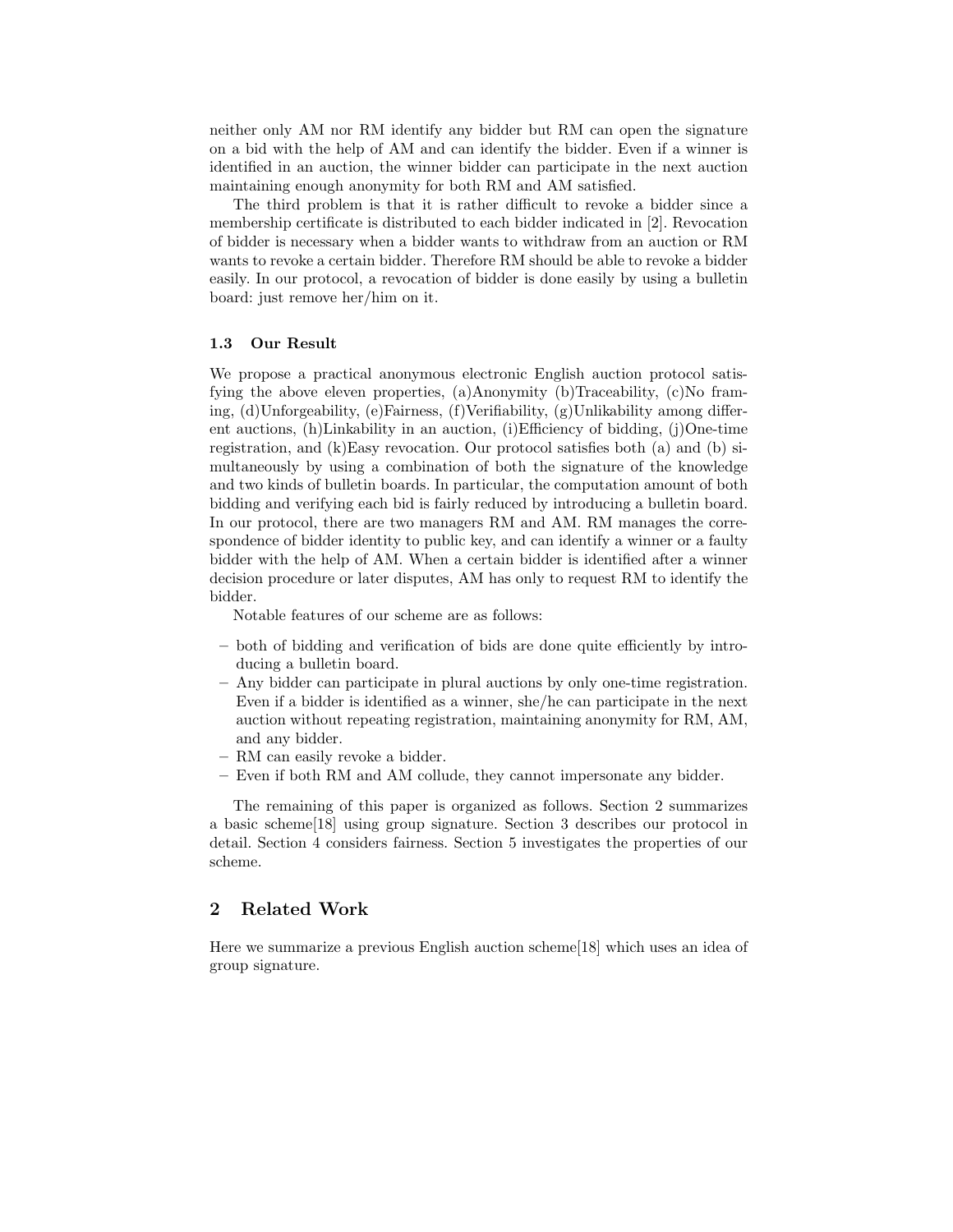#### **2.1 Group Signature**

The concept of group signature was introduced by Chaum and van Heyst[8]. Group signature allows any member to sign on behalf of a group and keeps the member identity secret. The work[7] is the first efficient group signature schemes in that the size of both group's public key and of signatures are independent of the number of group members and that a group's public key remains unchanged if a new member is added to a group. Later, group signature schemes with improved performance and better flexibility are proposed in [5, 12, 6, 1]. [18] is based on these group signatures [7, 12, 5, 6].

In an English auction, GM works as AM and a group member corresponds to a bidder. When a bidder places a bid, she/he generates a group signature on a bid. The validity of signature can be verified easily by any participant using a group public key, but any participant does not know who places the bid.

#### **2.2 Previous Scheme**

- **Setup:** AM computes an RSA modulus n, where n is the product of two primes, an RSA key pair  $(e, d)$ , a cyclic group  $G = \langle g \rangle$  of order n over the finite field  $\mathbf{Z}_p$  for a prime p, an element  $a \in \mathbf{Z}_n^*$  that is of the order  $\phi(n)/4$ , and an upper bound  $\lambda$  on the length of the secret keys: a revocation manager chooses  $h \in G$  with order n, computes ElGamal-encryption key pair  $(\rho, Y_R(= h^{\rho})) \in \mathbf{Z}_n \times G$ , and sets a constant  $b \neq 1$ . The group public key is  $\mathcal{Y} = (n, e, G, g, a, \lambda, h, Y_R)$ . AM's secret key is d and a revocation manager's secret key is  $\rho$ .
- **Registration:** Alice randomly generates a secret key  $x \in \{0, \dots, 2^{\lambda} 1\}$  and sends the value  $y = a^x \pmod{n}$  and  $z = g^y$  to AM; AM returns  $v =$  $(y + b)^d$  (mod n). Note that AM cannot see the value of x.

**Bidding Phase:** In order to put a bid m with her signature, she computes the following values  $(d_1, d_2, V_1, V_2, V_3)$ :

- $-\tilde{g} = g^r$  and  $\tilde{z} = \tilde{g}^y$  for  $r \in_R \mathbb{Z}_n$ ;
- $-\ddot{d}_1 = Y_R^u g^y$  and  $\ddot{d}_2 = h^u$  for  $u \in_R \mathbb{Z}_n$ ;
- $V_1 = S \overset{K}{K} [(\gamma, \delta) : \tilde{\tilde{z}} = \tilde{g}^\gamma \wedge d_2 = \overline{h}^\delta \wedge d_1 = Y_R^\delta g^\gamma] (m);$
- $-V_2 = SK[(\beta) : \tilde{z} = \tilde{g}^{a^{\beta}}](V_1);$
- $-\overline{V_3} := SK[(\alpha):\tilde{z}\tilde{g}^b = \dot{\tilde{g}}^{\alpha^e}](V_2)$

The notation of a signature of knowledge  $(x_1, \dots, x_k)$  on a message m is as follows:

$$
SK[(x_1,\dots,x_k):z_1=f_1(x_1,\dots,x_k)\wedge \dots \wedge z_\ell=f_\ell(x_1,\dots,x_k)](m).
$$

The secrets  $x_1, \dots, x_k$  satisfy all  $\ell$  statements:  $z_1 = f_1(x_1, \dots, x_k), \dots, z_\ell =$  $f_{\ell}(x_1,\dots,x_k)$ . Assume that computing the discrete logarithm, the double discrete logarithms and the e-th root of the discrete logarithm is infeasible. The concrete algorithm for these signatures is referred to [7]. Alice's group signature consists of a set of  $(d_1, d_2, V_1, V_2, V_3)$ . If the signature  $(V_1, V_2, V_3)$  is valid, anyone confirms that  $(d_1, d_2)$  is an encryption of z by using ElGamal encryption function with a revocation manager's public key  $Y_R$ , and that Alice knows her secret key  $x$  and her membership certificate  $v$ .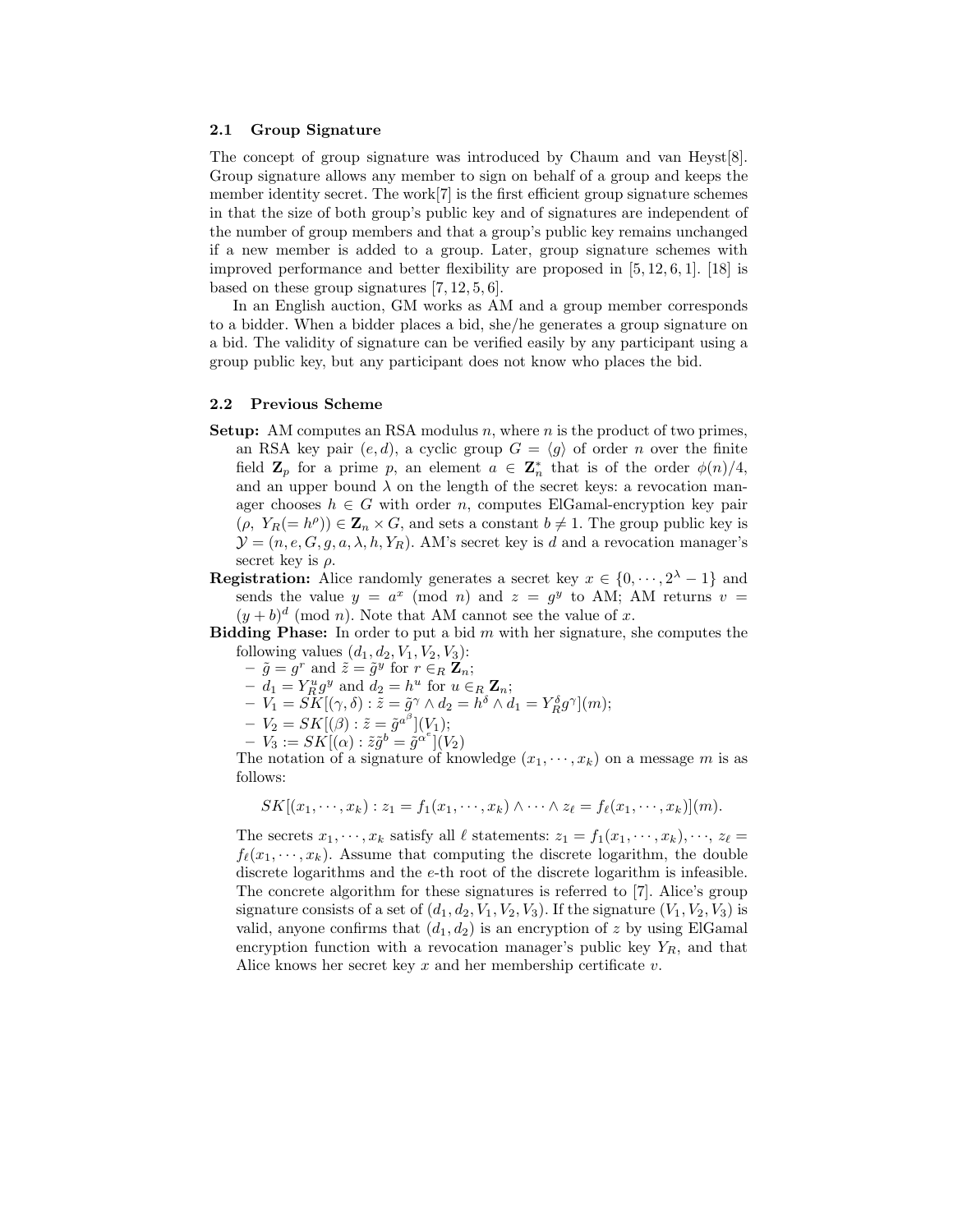**Winner Decision Phase:** A revocation manager decrypts  $(d_1, d_2)$  using his secret key  $\rho$  and identifies a member Alice from z since he knows the correspondence of z to member's identity.

In this scheme, the signature  $V_3$  is slightly modified using a verifiable group signature sharing scheme in order to satisfy anonymity of bidder.

#### **2.3 Undesirable Properties of the Scheme**

In this scheme, there exist some problems as follows.

- **Efficiency:** In applying a group signature to an electronic auction, it is necessary to generate or verify a signature on each bid. A signature generation or verification corresponds to bidding or verification of bids respectively, both of which are required in each bidding. However the computation amount for both signature generation and verification is rather large. Therefore it is not realistic to apply directly a group signature to an electronic auction, which requires a real-time operation.
- **Revocation of Bidder:** In an Electronic auction, a revocation of bidder is frequently conducted when a bidder wants to withdraw from an auction or AM wants to revoke a certain bidder. So revocation-procedure should not be complicated. However, in the previous scheme, it is rather difficult to revoke a bidder since a membership certificate has been distributed to each bidder indicated in [2]. Of course, a bidder does not want to publish her/his secret key in revocation procedure. A revocation manager has to keep her/his  $z$  in a black list to revoke a certain bidder. Therefore a revocation manager can discover the unacceptable signature generated by a revoked bidder.

# **3 Our Protocol**

In this section, we propose a practical electronic English auction.

#### **3.1 Entities**

The entities of our scheme consist of the registration manager(RM), the auction manager(AM) and a bidder( $\mathcal{B}$ ), where each role of AM or RM is slightly different from that of previous scheme. The role of each entity is as follows:

**– RM:**

- guarantees the correspondence of a bidder to bidder's registration key.
- works like Identity Escrow Agency and identifies a certain bidder when AM requests.

**– AM:**

- sponsors several auctions.
- controls the number of a bidder's bidding in an auction.
- **Bidder**(B)**:**
	- participates in an auction that AM holds.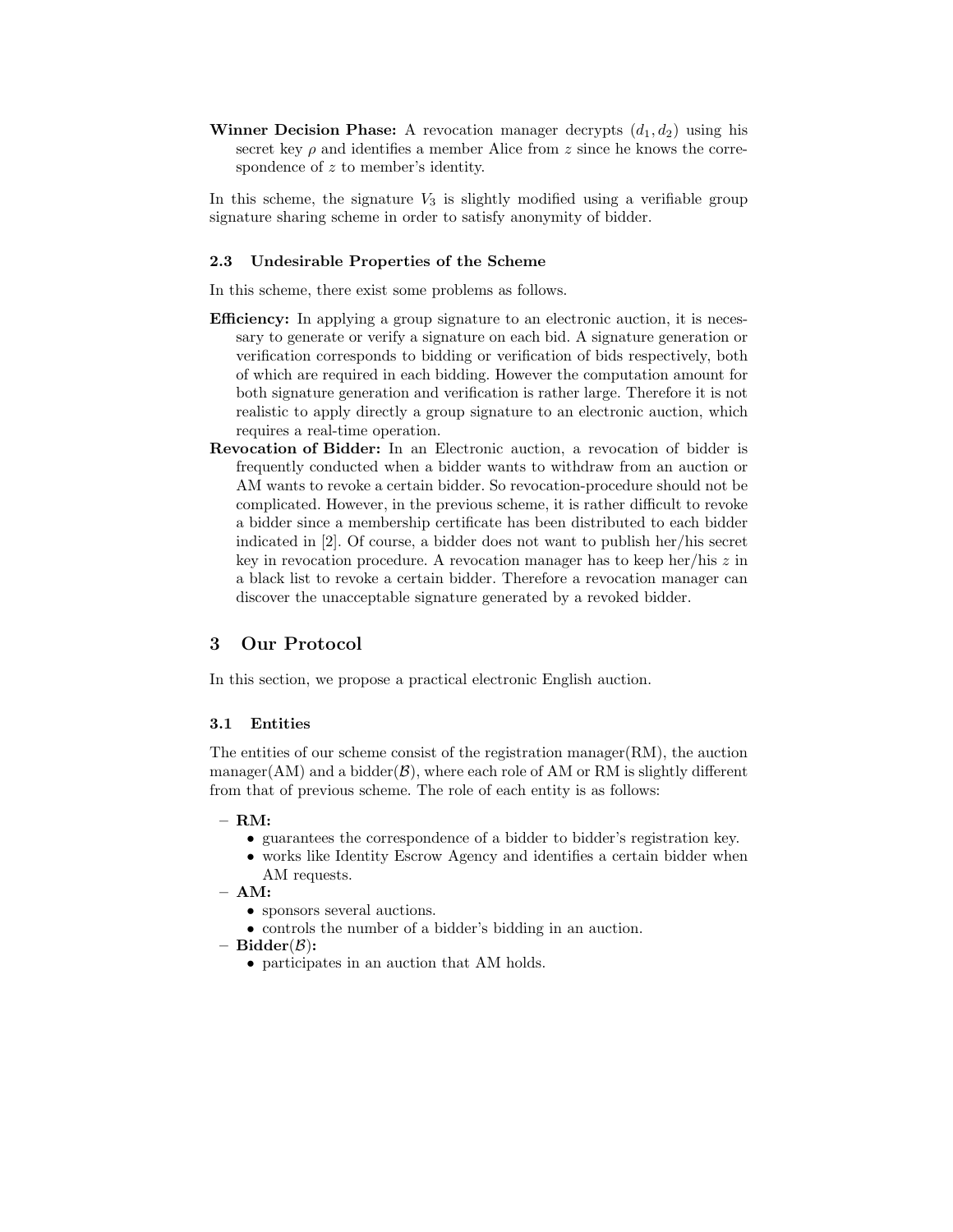#### **3.2 Notations**

Notations are defined as follows:

- $p, q$  : two large primes  $(q|p-1)$
- g : an element  $g \in \mathbf{Z}_p$  with order q
- $I$  : the number of bidders
- i : the index of bidders  $(i = 1, \dots, I)$
- $\mathcal{B}_i$  : bidder i
- $x_i$  : a secret key of  $\mathcal{B}_i$  ( $x_i \in_R \mathbb{Z}_q$ )
- $y_i$  : a public key of  $\mathcal{B}_i$   $(y_i = g^{x_i})$  (Note that a public key is used as a registration key, and does not reveal bidder's identity.)
- $r_i$  : AM's random number for  $\mathcal{B}_i$  ( $r_i \in_R \mathbb{Z}_q$ )
- $t_i$  : a random number of  $\mathcal{B}_i$  ( $t_i \in_R \mathbb{Z}_q$ )
- $T_i$  : an auction key for  $\mathcal{B}_i$
- k : the index of auctions  $(k \geq 1)$
- $Y_{AM}$ : AM's public key  $(Y_{AM} = g^{\rho}, \rho \in_R \mathbb{Z}_q)$
- $Enc(key, data)$  is a secret key encryption function by using a secret key, key, (Note that a cipher text is uniquely determined.)
- $Enc<sup>j</sup> : Enc<sup>j</sup>(key, data)$  is j-times encryption by using the same key,  $Enc(key, Enc(key, \cdots)).$

#### **3.3 Procedure**

**Initialization:** RM publishes p, q and g. AM computes a pair of public key and secret key,  $(Y_{AM}, \rho)$  using g and publishes  $Y_{AM}$ .

**Bidder Registration:** A bidder Alice  $(\mathcal{B}_i)$  registers her registration key in the following steps:

- 1. Alice chooses her secret key  $x_j$  and computes her registration key  $y_j =$  $g^{x_j}$  (mod p);
- 2. She chooses a random number  $t_j$ , named *ticket*. She uses her ticket in order to find her auction key  $T_j$  on AM's bulletin board. Note that she can also find her auction key  $T_j$  without using her ticket by checking that  $y_j^{r_j} \stackrel{?}{=} (g^{r_j})^{x_j}$ ;
- 3. She sends  $\{y_j, t_j\}$  to RM as her registration key, registers her identity and proves that she knows the discrete logarithm  $x_j$  of  $y_j$  to the base g by showing  $V_1$ ,

$$
V_1 = SK[(\alpha) : y_j = g^{\alpha}](m_R),
$$

where  $m_R$  is a message published by RM;

4. When RM accepts that Alice knows the discrete logarithm, he publishes her registration key  $\{y_i, t_i\}$  on his bulletin board, while RM keeps her name secretly(Figure 1).

Although Alice's name is not published at RM's bulletin board, she can easily confirm whether there exists her registration key on that board or not. Here a registration key works also as a pseudonym. We assume that RM cannot make up a secret key of a certain bidder.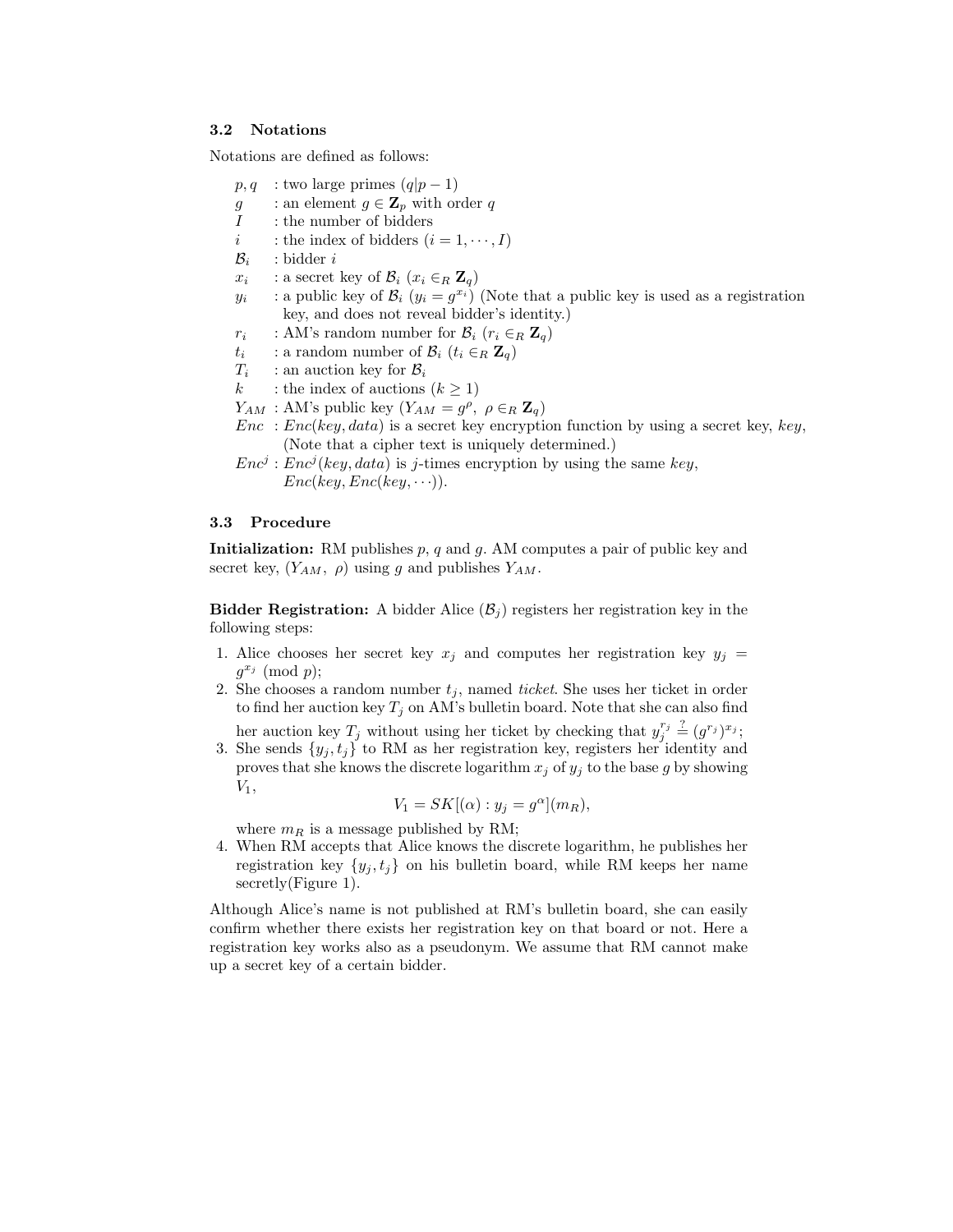

**Fig. 1.** Bulletin Board

**AM's Setup:** When a vendor requests AM to hold an auction, AM conducts the following procedure. For simplicity, here a bidder  $B_i$  participates in the k-th auction.

- 1. AM computes a shared secret key  $y_i^{\rho}$  with each bidder  $\mathcal{B}_i$   $(y_i^{\rho} = Y_{AM}^{x_i})$  by using Diffie-Hellman key-distribution[9].
- 2. AM generates the random numbers  $\{r_1, \dots, r_I\} \in_R \mathbb{Z}_q$  for each bidder published on RM's bulletin board and keeps the numbers  $\{r_1, \dots, r_I\}$  secret.
- 3. AM encrypts  $t_i$  to  $Enc^k(y_i^{\rho}, t_i) = Enc(y_i^{\rho}, Enc^{k-1}(y_i^{\rho}, t_i))$  in the k-time  $Enc$ by using a shared key  $y_i^{\rho}$ .
- 4. AM computes the following auction key  $T_i$  for  $\mathcal{B}_i$  using  $\mathcal{B}_i$ 's public key  $y_i$  on RM's bulletin board:

$$
T_i = (Enc^k(y_i^{\rho}, t_i), y_i^{r_i}, g^{r_i}).
$$

5. AM publishes the shuffled auction key  $T_i$  of all bidders on his bulletin board.

AM's setup has the following properties:

- (A) Nobody except for AM can know the correspondence of  $y_i$  to  $T_i$  since  $y_i$  is concealed to  $y_i^{r_i}$  in  $T_i$  and shuffled by AM;
- (B) AM cannot identify a bidder since he does not know the correspondence of  $B_i$ 's identity to  $y_i$ .

**Bidding:** Alice who wants to participate in the k-th auction can easily find her bidding key  $T_j$  in  $\{T_1, \dots, T_I\}$  published by AM because she knows the value Enc<sup>k</sup> $(y_i^{\rho}, t_j)$  in advance by using  $y_i^{\rho} = Y_{AM}^{x_j}$ . Alice generates the signature of knowledge  $V_2$  using both  $y_j^{r_j}$  and  $g^{r_j}$  in  $T_j$ .

When she places a bid, she sends the following bid information  $(m_j, y_j^{r_j}, g^{r_j}, V_2)$ to AM.

 $-$  a bid  $m_j$  ( $m_j$  = *auction ID*||bid value)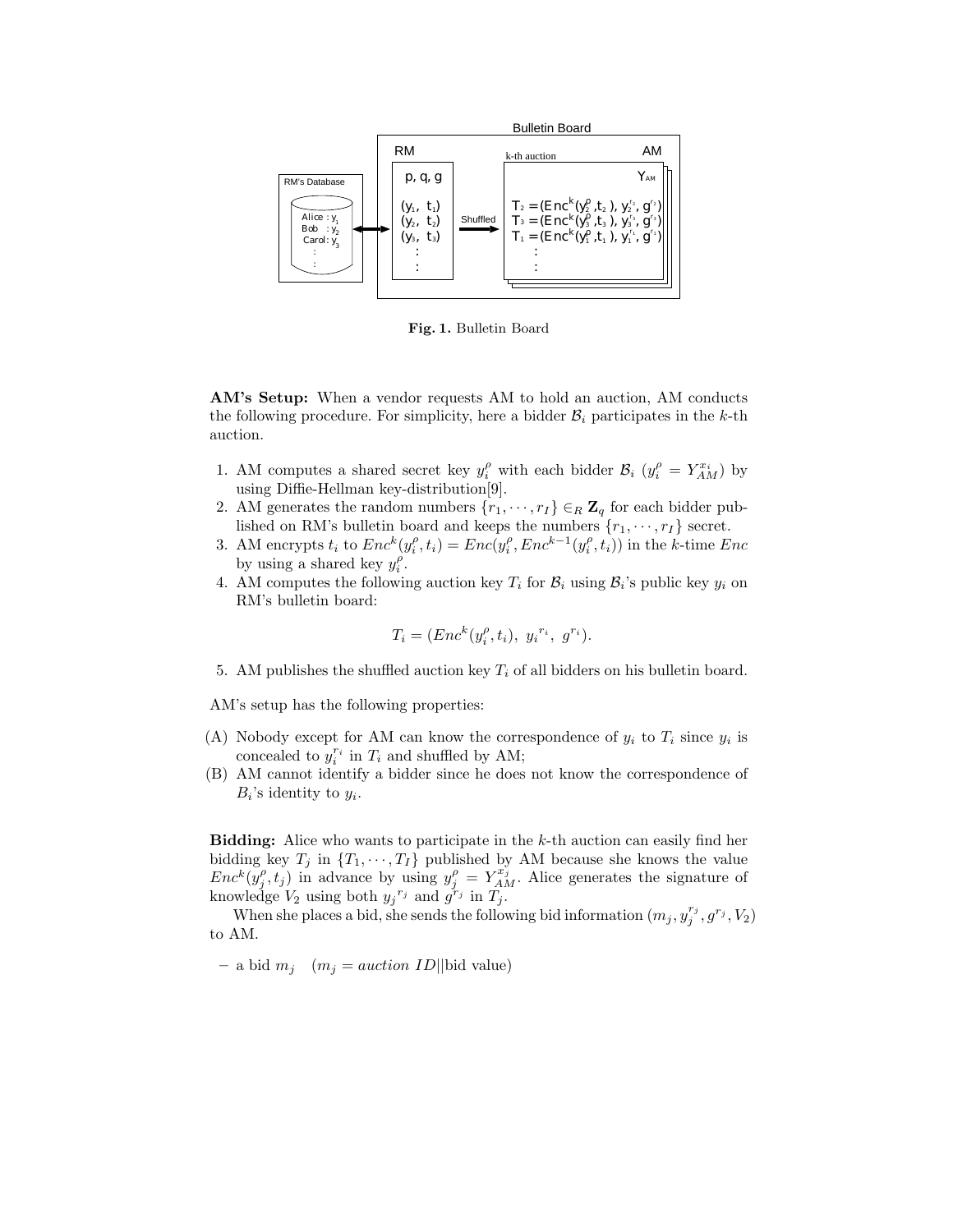$- y_i^{r_j}$  and  $g^{r_j}$  (published by AM)  $-V_2 = SK[\alpha : y_j^{r_j} = (g^{r_j})^{\alpha})](m_j)$ 

Here  $V_2$  implies that  $\mathcal{B}_j$  knows the value of  $\alpha = x_j$  if  $V_2$  is valid signature. Furthermore both  $y_j^{r_j}$  and  $g^{r_j}$  also work as a kind of certificate.

**Verifiability:** We assume that AM checks the validity of the signature  $V_2$  on each bid. Of course, anybody can check the validity. If the signature  $V_2$  is invalid signature, AM removes the bid with  $V_2$ 

Checking the validity of the signature of knowledge  $V_2$ , anybody can confirm that a bidder knows surely her/his secret key. Furthermore anybody can accept that the signer is one of the bidders if the values  $y_j^{r_j}$  and  $g^{r_j}$  in  $V_2$  are published on AM's bulletin board.

**Winner Decision:** Let Alice's bid  $m_i$  be a winning bid. AM proves to RM that the public information  $y_j^{r_j}$  added to a winning bid  $m_j$  corresponds to the registration key  $y_j$  by sending RM the value  $r_j^{-1}$ . Note that only RM can identify Alice as a winner for the first time, and that AM cannot identify a winner Alice in this winner decision.

**Winner Announcement:** Only the entity RM knows the winner's identity after the winner decision procedure. This means that all participants including AM cannot identify a winner but can confirm the validity of a winner. If RM informs a vendor of winner's identity after the winner decision procedure, nobody except for RM can identify a winner. Therefore anonymity of a winner is satisfied without changing her/his registration key managed by RM.

Generally, there is a problem of bidder collusion to form a ring. However, in our protocol, even if a winner Alice offers her values of bid, any bidder cannot identify her at the next auction, because AM changes  $r_i$  at every auction. Unlikability among different auctions holds in our protocol.

# **4 Fairness of Bidder**

Fairness of bidder in an electronic auction means that any bid is fairly accepted by AM. Generally, in an electronic English auction, fairness of bidder depends on AM. There are two unfairness acts by AM:

- 1. AM repudiates any higher bids than a certain value.
- 2. AM repudiates any bidding by a certain bidder.

In order to satisfy the fairness of above 1, a bidder has to conceal a bid value for AM. As for the above 2, a bidder has to place a bid anonymously. Our protocol keeps the fairness of case 2 since bidding is done anonymously but is vulnerable to the case 1 since any value on bids is revealed. In order to avoid the case 2, we may use *non-repudiation protocol*[25, 26].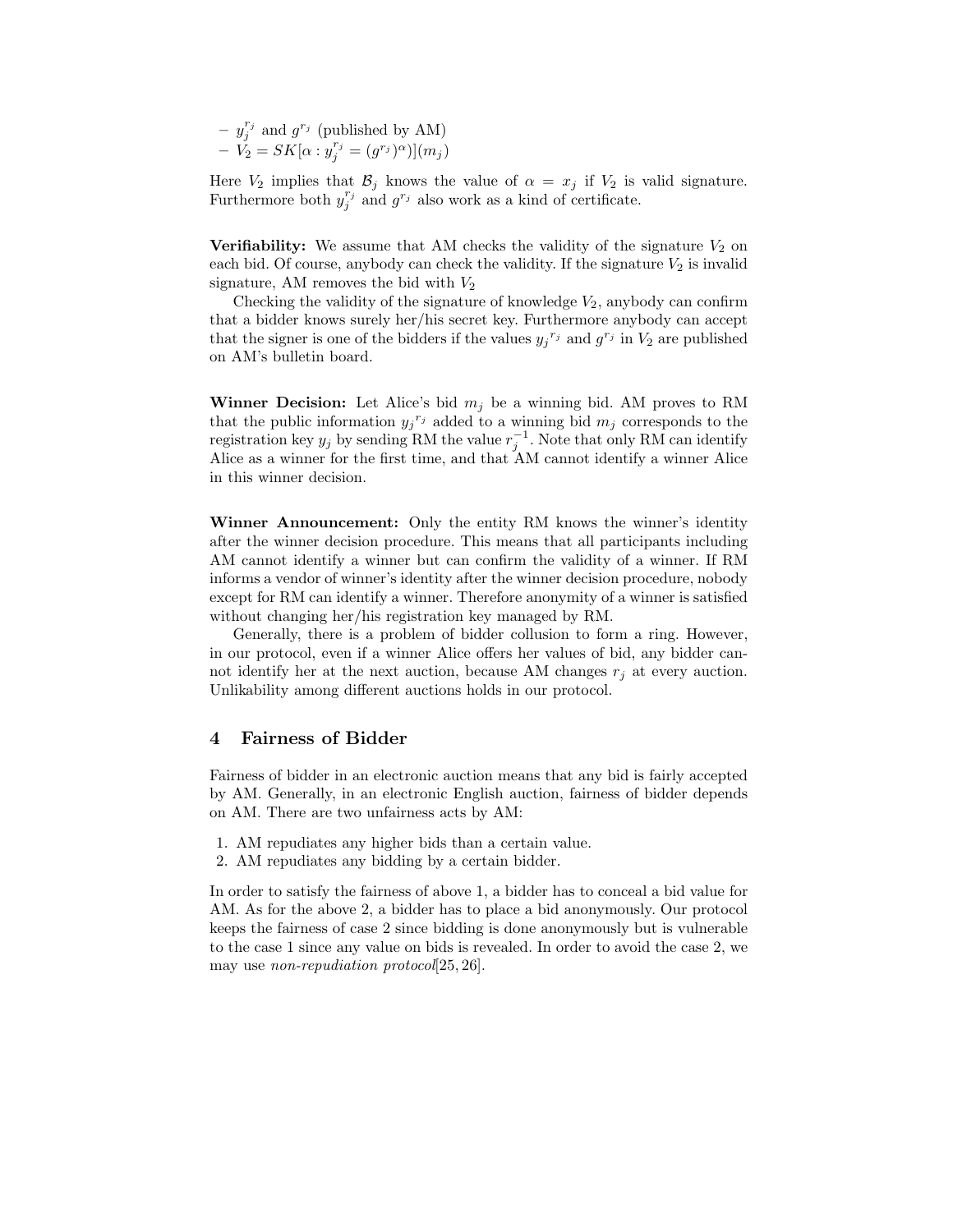#### **4.1 Outline of Non-repudiation Protocol**

The non-repudiation protocol is that Alice sends a message to Bob and then Bob cannot repudiate a receipt of the message from Alice. We summarize the basic procedure.

- 1. Alice encrypts a message  $m$  into  $C$  and sends it to Bob.
- 2. He sends his signature  $S_{Bob}(C)$  back to her after receiving C.
- 3. She sends the decryption key K of C to him after receiving  $S_{Bob}(C)$ .

Note that if Bob repudiates  $K$  after the deadline, she deposits  $K$  in TTP (Alice cannot know whether Bob repudiates  $K$  or the network between Alice and Bob is broken down). TTP publishes  $K$  using public directory service as soon as TTP receives it. Bob cannot deny receiving a message  $m$  if the network between Bob and TTP is not permanently broken down.

#### **4.2 Bidding Procedure with Non-repudiation**

Fairness of bidder is realized by introducing an idea of non-repudiation protocol as above. Non-repudiation protocol is added to a bidding procedure of our protocol. Alice and Bob correspond to a bidder  $B_i$  and AM, respectively. RM also plays a role of TTP. In our protocol, both RM and AM use a public bulletin board. A bid  $m$  is placed as follows:

- 1. AM cannot know each bid value since the bid information is encrypted by a bidder.
- 2. AM publishes  $\mathcal{B}_i$ 's signature  $S_{\mathcal{B}_i}(C)$  in AM's bulletin board instead of returning it since AM does not know who is  $\mathcal{B}_i$ .
- 3. Even if AM repudiates a receipt of decryption key  $K$  from a bidder, he cannot deny getting bid information since RM publishes  $K$  in his bulletin board.

# **5 Consideration**

#### **5.1 Features**

We discuss the following eleven properties in our protocol.

- (a) **Anonymity:** nobody including either RM or AM can identify a bidder from her/his signature on a bid. Furthermore AM cannot identify a bidder though RM can identify a bidder with the help of AM. More importantly any bidder can anonymously participate in another auction by using the same registration key even if she/he has been identified once.
- (b) **Traceability:** RM can open a signature on a bid with the help of AM and can identify the bidder. So a winner cannot deny that she/he has submitted the winning bid after the winner decision procedure.
- (c) **No framing:** this will be discussed in chapter 5.2.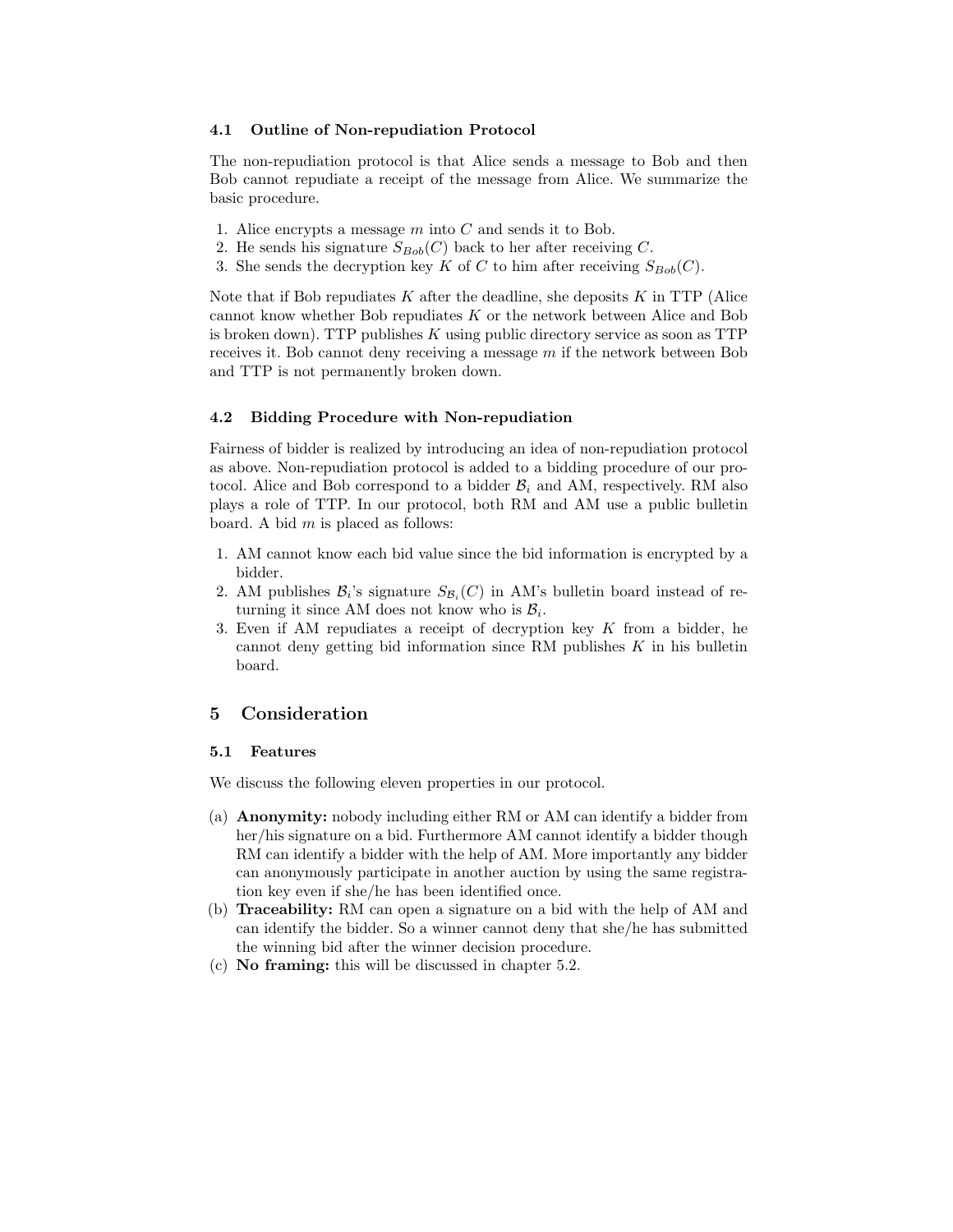- (d) **Unforgeability:** nobody can forge a bid with a signature since anybody cannot generate a valid signature using the registration key in AM's bulletin board.
- (e) **Fairness:** our scheme has fairness of bidder if it applies non-repudiation protocol to bidding. Otherwise AM may decide on which bids to accept. However AM's misbehavior turn out by a bulletin board. A bidder can point out that AM does not accept her/his bid. Furthermore AM cannot identify a bidder from bids. Therefore such a dishonest act may not have an influence on electronic auction.
- (f) **Verifiability:** anybody can verify the signature  $V_2$  on a bid. Furthermore anybody can confirm whether a bidder is valid or not by checking her/his registration key in AM's bulletin board.
- (g) **Unlikability among different auctions:** each bidding key generated by AM is different among each auction since AM's secret information  $r_i$ , which is different in every auction, is embedded in  $y_i^{r_i}$  and  $g^{r_i}$  with a bid. So nobody except for AM can link two signatures among different auctions. Although AM can link all bids of  $\mathcal{B}_i$  in all auctions, AM cannot get an identity of  $\mathcal{B}_i$ except for collusion with RM.
- (h) **Linkability in an auction:** a real auction has a linkability in an auction. An auction becomes active by a certain aggressive bidder who always places a higher bid. Anybody knows how many times a bidder places bids in an auction from the signature since a bidder uses both  $y_i^{r_i}$  and  $g^{r_i}$  as a part of bidding information in an auction.
- (i) **Efficiency of bidding:** this will be discussed in chapter 5.3.
- (j) **One-time registration:** any bidder can take part in plural auctions as a valid bidder in one-time registration of registration key, maintaining anonymity for RM, AM, and any bidder.
- (k) **Easy revocation:** this will be discussed in chapter 5.4.

#### **5.2 No Framing**

Here we discuss the security against framing attacks such that an entity impersonates another valid bidder.

**Security against Collusion of RM and AM:** Even if both RM and AM are colluded, they cannot impersonate a bidder in the following reason. In our protocol, in order to impersonate a bidder, RM and AM must show that they know the bidder's secret key  $x_i$ , which is the discrete logarithm of a part of the bidding key in AM's bulletin board. However only a bidder  $\mathcal{B}_i$  knows  $x_i$ , so they cannot impersonate a bidder.

**Security against RM, AM, Other Bidders, and Outsiders:** In the same reason as the above, RM, AM, other bidders and outsiders cannot also impersonate another valid bidder.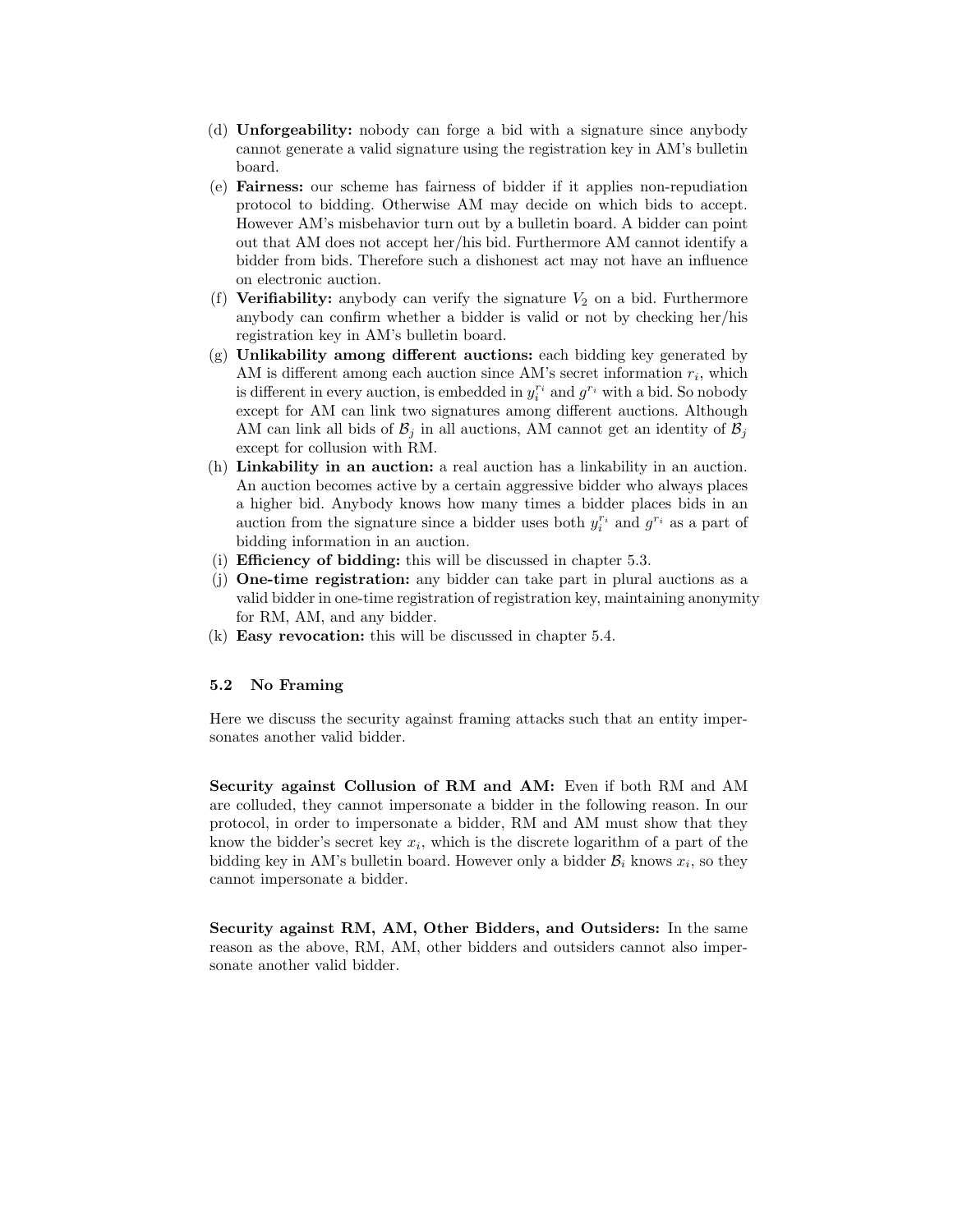|  | <b>Table 1.</b> Performance for a bidder |  |  |
|--|------------------------------------------|--|--|
|  |                                          |  |  |

|                   |       |              |                                                | $\#$ Modular multiplications (1024-bit) Communication amount (kbit) |         |  |
|-------------------|-------|--------------|------------------------------------------------|---------------------------------------------------------------------|---------|--|
|                   |       |              | Registration Bidding Verification Registration |                                                                     | Bidding |  |
| $\left[18\right]$ | 1.500 | 218.600      | 206.700                                        | $1.3\,$                                                             |         |  |
| Our scheme        | 480   | $240(560)^1$ | 320 (560)                                      | $1.3\,$                                                             | 2.4     |  |

#### **5.3 Performance**

In this section, we compare our scheme with the previous scheme[18] in section 2 from the viewpoints of computation and communication amount for a bidder, which are shown in Table 2. For simplicity we estimate the computation amount by the number of 1024-bit modular multiplication and let the system parameters be  $e = 3, |n| = |p| = 1024, |q| = \lambda = 160, |\mathcal{H}| = 160$  and a security parameter  $\ell = 64[7]$ . ¿From table 2, we see that the computation amount for a bidder is much reduced compared with the previous scheme. In particular, it is the most important to reduce the modular multiplication amount of bidding and verification, because both are conducted many times in an auction. The computation amount in our scheme is dramatically reduced by introducing two kinds of bulletin boards and an auction key. AM has only to check whether the signature  $V_2$  is valid or not and whether there exists an auction key is in his bulletin board or not when a bidder places a bid. In this way the computation amount of both bidding and verification are reduced. Therefore our scheme can practically realize an electronic auction.

#### **5.4 Easy Revocation**

In an Electronic auction, a revocation of bidder can be frequently conducted when a bidder wants to withdraw from an auction or RM wants to revoke a certain bidder. Therefore it should be simple and easy. Furthermore the bidding history is kept secret if a bidder is revoked. In the previous scheme, it is rather difficult to revoke a bidder since a membership certificate is distributed to each bidder. In our protocol, it is easy to revoke a bidder: RM has only to delete a bidder from RM's bulletin board. Note that AM requests RM to revoke a certain bidder informing her/his information(e.g. the value  $r_i$ ) or that a bidder requests RM to revoke herself/himself.

# **6 Conclusion**

We have proposed a practical electronic auction which satisfies (a)Anonymity, (b)Traceability, (c)No framing, (d)Unforgeability, (e)Fairness, (f)Verifiability,  $(g)$ Unlikability among different auctions, (h)Linkability in an auction, (i) Efficiency

<sup>&</sup>lt;sup>1</sup> This value in brackets shows the case that fairness of bidder is realized.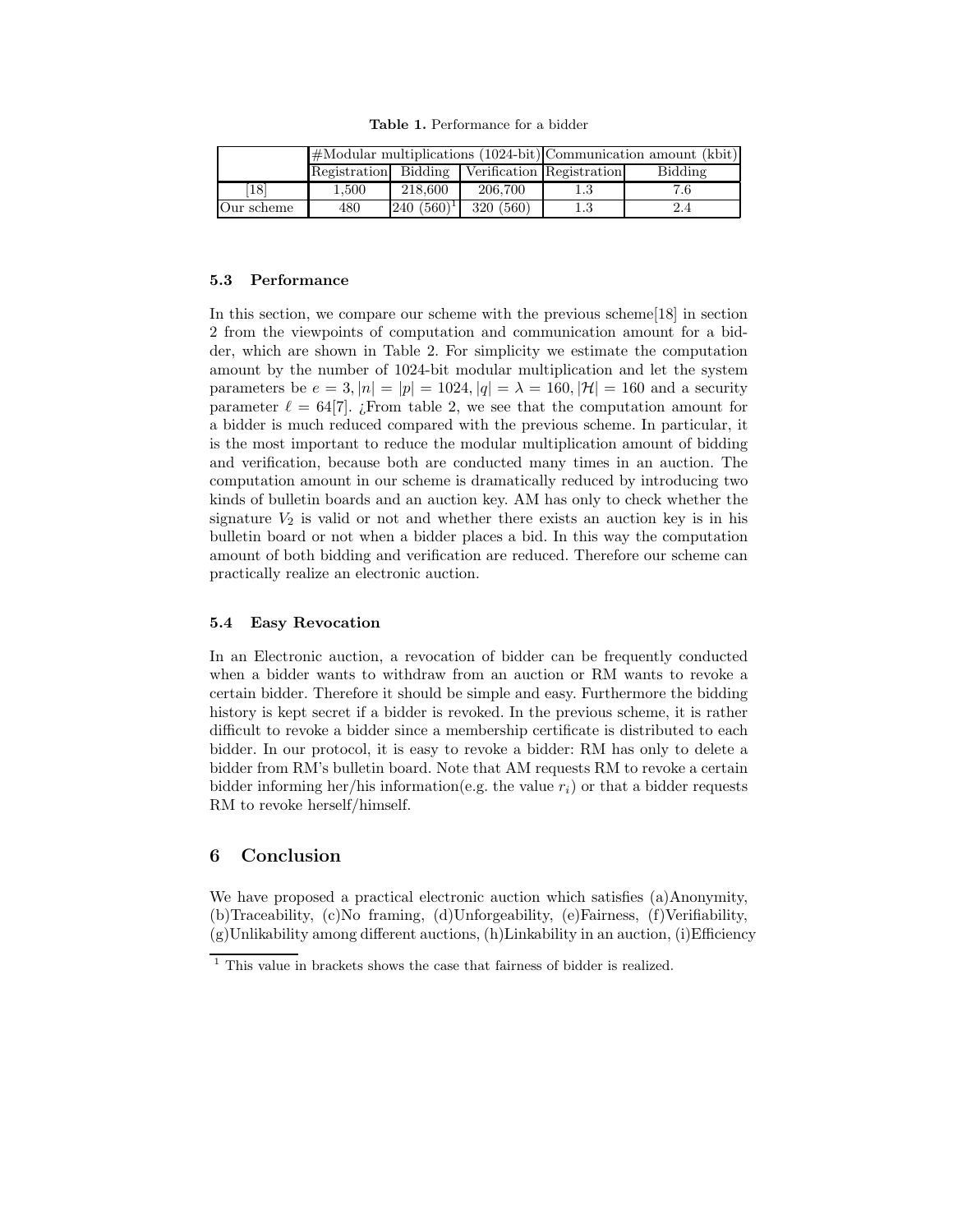of bidding, (j)One-time registration, and  $(k)$ Easy revocation. Five notable features are:

(1) both of bidding and verification of bids are done quite efficiently by introducing a bulletin board,

(2) anonymity for RM, AM and any participant can be realized to plural auctions by only one-time registration,

- (3) RM can easily revoke a bidder,
- (4) nobody can impersonate any bidder, and
- (5) Fairness of bidder can be realized.

# **References**

- 1. G. Ateniese, J. Camenisch, M. Joye, and G. Tsudik. A Practical and Provably Secure Coalition-Registant Group Signature Scheme. In *Advances in Cryptology – CRYPTO2000*, pages 255–270, 2000.
- 2. G. Ateniese and G. Tsudik. Some Open Issues and New Directions in Group Signatures. In *Proceedings of Financial Cryptography'99*, pages 196–211, 1999.
- 3. C. Cachin. Efficient Private Bidding and Auctions with an Oblivious Third Party. In *Proceedings of 6th ACM Conference on Computer and Communications Security*, pages 120–127, 1999.
- 4. J. Camenisch. Efficient and Generalized group signatures. In *Advances in Cryptology – EUROCRYPT'97*, pages 465–479, 1997.
- 5. J. Camenisch and M. Michels. A Group Signature Scheme with Improved Efficiency. In *Advances in Cryptology – ASIACRYPT'98*, pages 160–174, 1998.
- 6. J. Camenisch and M. Michels. Separability and Efficiency for Generic Group Signature Schemes. In *Advances in Cryptology – CRYPTO'99*, pages 106–121, 1999.
- 7. J. Camenisch and M. Stadler. Efficient Group Signature Schemes for Large Groups. In *Advances in Cryptology – CRYPTO'97*, pages 410–424, 1997.
- 8. D. Chaum and E. van Heyst. Group signatures. In *Advances in Cryptology – EUROCRYPT'91*, pages 257–265, 1991.
- 9. W. Diffie and M. Hellman. New direction in cryptography. *IEEE Transactions on Information Theory*, pages 644–654, November 1976.
- 10. M. Franklin and M. Reiter. The design and implementation of a secure auction service. *IEEE Transactions on Software Engineering*, 5:302–312, 1996.
- 11. H. Kikuchi, M. Harkavy, and D. Tyger. Multi-round anonymous auction protocols. In *Proceedings of the First IEEE Workshop on Dependable and Real-Time E-Commerce Systems*, pages 62–69, 1998.
- 12. J. Kilian and E. Petrank. Identity Escrow. In *Advances in Cryptology – CRYPTO'98*, pages 169–185, 1998.
- 13. K. Kobayashi, H. Morita, K. Suzuki, and M. Hakuta. Efficient Sealed-bid Auction by Using One-way Functions. *IEICE Trans. Fundamentals*, E84-A(1):289–294, 2001.
- 14. M. Kudo. Secure electronic sealed-bid auction protocol with public key cryptography. *IEICE Trans. Fundamentals*, E81-A(1):20–27, 1998.
- 15. M. Kumar and S.Feldman. Internet Auctions. In *Proceedings of the Third USENIX Workshop on Electronic Commerce*, pages 49–60, 1998.
- 16. T. Mullen and M.Wellman. The auction manager: Market middleware for largescale electronic commerce. In *Proceedings of the Third USENIX Workshop on Electronic Commerce*, pages 49–60, 1998.